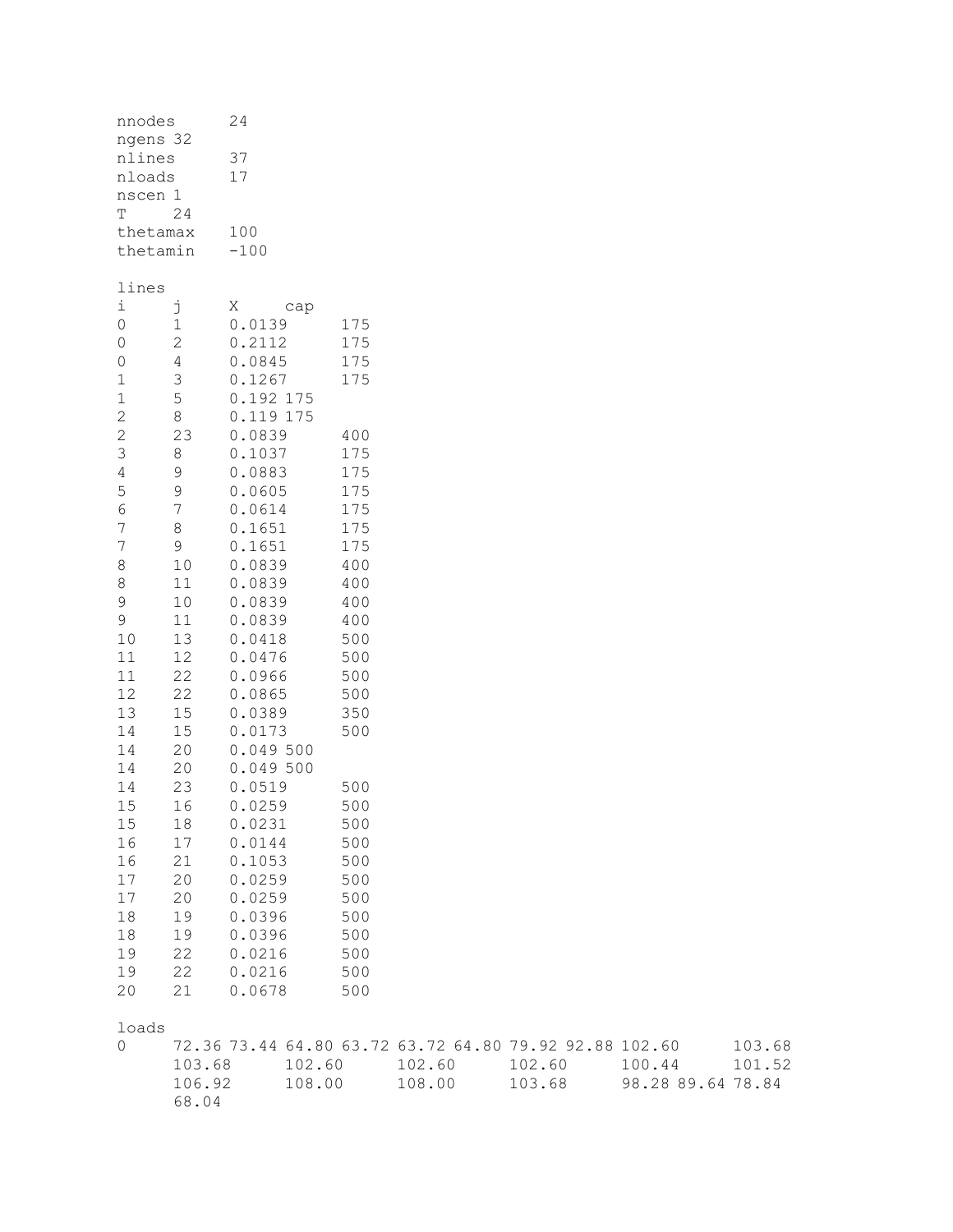| $\mathbf{1}$   | 70.81 61.11                          | 64.99 65.96 58.20 57.23 57.23 58.20 71.78 83.42 92.15 93.12 93.12<br>92.15 92.15 92.15 90.21 91.18 96.03 97.00 97.00 93.12 88.27 80.51 |                                      |                                      |                                      |                                      |
|----------------|--------------------------------------|----------------------------------------------------------------------------------------------------------------------------------------|--------------------------------------|--------------------------------------|--------------------------------------|--------------------------------------|
| $\mathbf{2}$   | 120.60<br>133.20<br>171.00<br>180.00 | 122.40<br>154.80<br>171.00<br>172.80                                                                                                   | 108.00<br>171.00<br>167.40<br>163.80 | 106.20<br>172.80<br>169.20<br>149.40 | 106.20<br>172.80<br>178.20<br>131.40 | 108.00<br>171.00<br>180.00<br>113.40 |
| $\mathfrak{Z}$ | 54.02 46.62                          | 49.58 50.32 44.40 43.66 43.66 44.40 54.76 63.64 70.30 71.04 71.04<br>70.30 70.30 70.30 68.82 69.56 73.26 74.00 74.00 71.04 67.34 61.42 |                                      |                                      |                                      |                                      |
| 4              | 51.83 44.73                          | 47.57 48.28 42.60 41.89 41.89 42.60 52.54 61.06 67.45 68.16 68.16<br>67.45 67.45 67.45 66.03 66.74 70.29 71.00 71.00 68.16 64.61 58.93 |                                      |                                      |                                      |                                      |
| 5              | 130.56<br>127.84<br>112.88           | 91.12 92.48 81.60 80.24 80.24 81.60 100.64<br>130.56<br>134.64<br>99.28 85.68                                                          | 129.20<br>136.00                     | 129.20<br>136.00                     | 116.96<br>129.20<br>130.56           | 129.20<br>126.48<br>123.76           |
| 6              | 120.00<br>117.50<br>103.75           | 83.75 85.00 75.00 73.75 73.75 75.00 92.50 107.50 118.75<br>120.00<br>123.75<br>91.25 78.75                                             | 118.75<br>125.00                     | 118.75<br>125.00                     | 118.75<br>120.00                     | 116.25<br>113.75                     |
| 7              | 114.57<br>126.54<br>162.45<br>171.00 | 116.28<br>147.06<br>162.45<br>164.16                                                                                                   | 102.60<br>162.45<br>159.03<br>155.61 | 100.89<br>164.16<br>160.74<br>141.93 | 100.89<br>164.16<br>169.29<br>124.83 | 102.60<br>162.45<br>171.00<br>107.73 |
| 8              | 117.25<br>129.50<br>166.25<br>175.00 | 119.00<br>150.50<br>166.25<br>168.00                                                                                                   | 105.00<br>166.25<br>162.75<br>159.25 | 103.25<br>168.00<br>164.50<br>145.25 | 103.25<br>168.00<br>173.25<br>127.75 | 105.00<br>166.25<br>175.00<br>110.25 |
| $\mathsf 9$    | 130.65<br>144.30<br>185.25<br>195.00 | 132.60<br>167.70<br>185.25<br>187.20                                                                                                   | 117.00<br>185.25<br>181.35<br>177.45 | 115.05<br>187.20<br>183.30<br>161.85 | 115.05<br>187.20<br>193.05<br>142.35 | 117.00<br>185.25<br>195.00<br>122.85 |
| 12             | 499.15<br>551.30<br>707.75<br>745.00 | 506.60<br>640.70<br>707.75<br>715.20                                                                                                   | 447.00<br>707.75<br>692.85<br>677.95 | 439.55<br>715.20<br>700.30<br>618.35 | 439.55<br>715.20<br>737.55<br>543.85 | 447.00<br>707.75<br>745.00<br>469.35 |
| 13             | 58.72 50.68                          | 53.89 54.70 48.26 47.46 47.46 48.26 59.52 69.18 76.42 77.22 77.22<br>76.42 76.42 76.42 74.81 75.61 79.63 80.44 80.44 77.22 73.20 66.76 |                                      |                                      |                                      |                                      |
| 14             | 126.18<br>123.55<br>109.09           | 88.06 89.38 78.86 77.55 77.55 78.86 97.26 113.04 124.87<br>126.18<br>130.12<br>95.95 82.81                                             | 124.87 124.87<br>131.44 131.44       |                                      | 124.87<br>126.18                     | 122.24<br>119.61                     |
| 15             | 91.00 83.00 73.00 63.00              | 67.00 68.00 60.00 59.00 59.00 60.00 74.00 86.00 95.00 96.00 96.00<br>95.00 95.00 95.00 93.00 94.00 99.00 100.00                        |                                      |                                      | 100.00                               | 96.00                                |
| 17             | 223.11<br>246.42<br>316.35<br>333.00 | 226.44<br>286.38 316.35<br>316.35<br>319.68                                                                                            | 199.80<br>309.69<br>303.03           | 196.47<br>319.68<br>313.02<br>276.39 | 196.47<br>319.68<br>329.67<br>243.09 | 199.80<br>316.35<br>333.00<br>209.79 |
| 18             | 54.79 47.28                          | 50.28 51.03 45.03 44.28 44.28 45.03 55.54 64.54 71.30 72.05 72.05<br>71.30 71.30 71.30 69.80 70.55 74.30 75.05 75.05 72.05 68.29 62.29 |                                      |                                      |                                      |                                      |